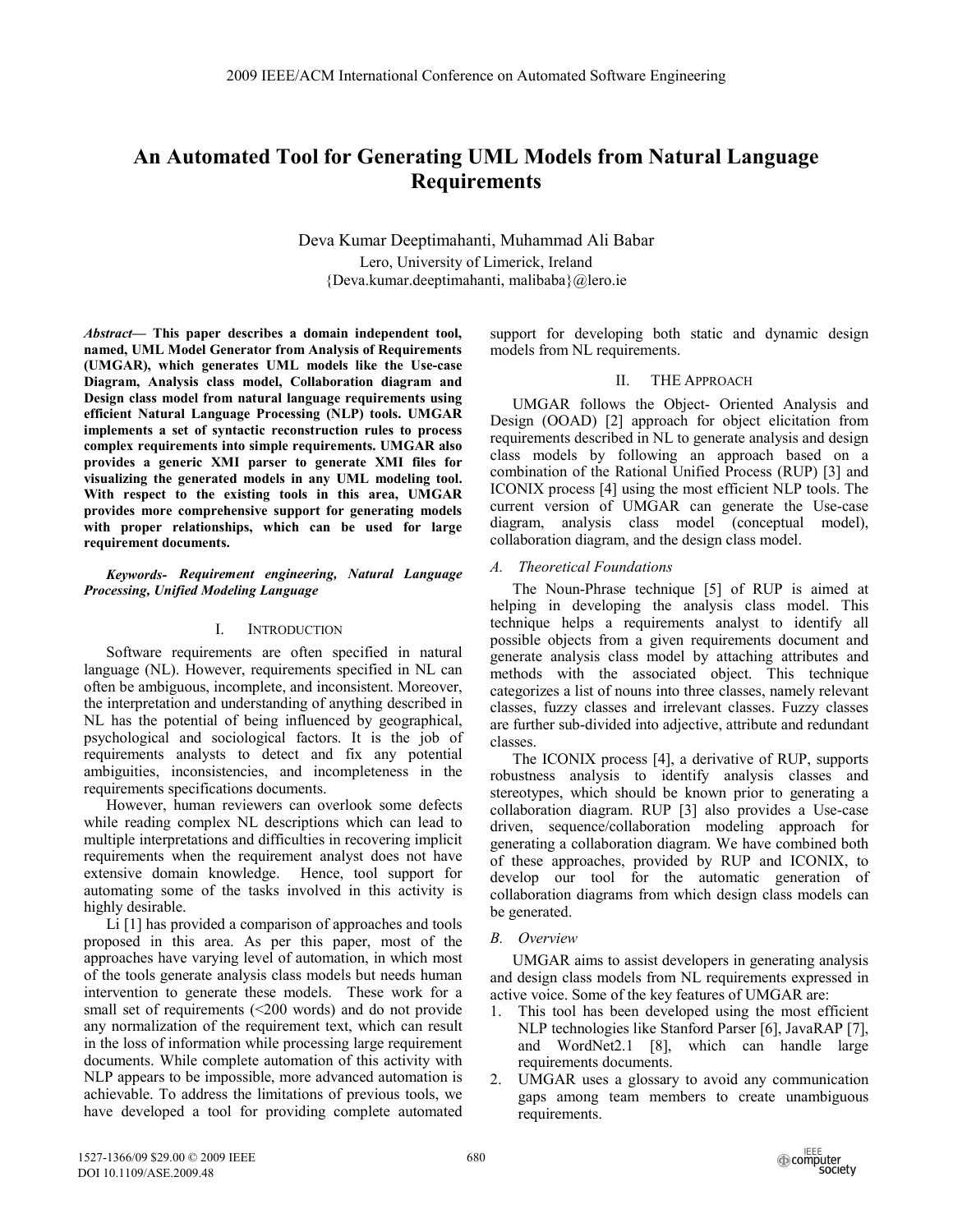- 3. UMGAR generates XMI file according to XMI v2.1 version [9] which can be imported in any UML modeling tool which has import XMI file option to visualize a UML model.
- Extra rules are formulated and implemented to overcome the limitations of NLP tools in handling large NL SRS, like 8 syntactic reconstruction rules [10] for reducing ambiguity in requirements, 21 rules to handle compound word morphological analysis where WordNet [8] fails, and identified 247 determiners which are specific to requirements engineering context.
- 5. Key-Word-In-Context (KWIC) feature helps to identify the context of a particular OO element in the requirement document with an aim to provide traceability between requirements and models. .
- 6. We have proposed 8 rules for generating a Collaboration diagram from a Use-case Specification template covering major sentences which occur in Use-case specifications.
- 7. Java code model is generated for each developed design class model using code generation feature of Enterprise Architect.
- 8. UMGAR implements Concept location feature [11] to enhance traceability between requirements and code by providing search functionality for a particular requirement in source code.

# *C. Process Architecture of UMGAR*

The process architecture of UMGAR consists of two main components for model generation from NL requirements, namely:

*1) Normalizing requirements component (NLP Tool Layer)* 

This component aims at normalizing NL requirements to remove ambiguous requirements and identify incomplete requirements. This component consists of the following sub components:

# *a) Syntactic Reconstruction*

The tool takes stakeholder's requests as input and performs syntactic reconstruction to split a complex sentence into simple sentences to extract all possible information from the requirements document. We have defined 8 syntactic reconstructing rules that have been implemented in UMGAR. The tool scans each sentence to test whether that requirement satisfies the Statement sentence structure, which is of the form "Subject: Predicate" or "Subject: Predicate: Object", and applies rules accordingly. If a sentence does not satisfy the proposed rules, then it prompts a message to the user to change the sentence accordingly to the statement structure.

# *b) NLP Technologies Used*

The following are the NLP tools used for developing UMGAR:

1. **Stanford Parser** [6] is used to generate a parse tree for each requirement up to 40 words in length, from which relevant information like actors, use-cases, classes, methods, associations, attributes etc., can be easily extracted. This parser avoids usage of various other NLP

tools like using tokenization, sentence splitting and partof-speech (POS) tagging tools.

- 2. **WordNet2.1** [8] is a large English language lexical database in which nouns, verbs, and adjectives are grouped into cognitive synonyms (Synsets). It helps in performing morphological analysis for converting plurals into singulars.
- 3. **JavaRAP** [7] helps resolve pronouns up to third person pronouns. JavaRAP is used in UMGAR to replace all the possible pronouns with its correct noun form. This tool is quite helpful when analyzing large requirement documents.

# *2) Model Generator component*

This component aims at generating various OO models using normalized requirements. This component consists of the following three sub-components:

# *a) Use-case Model Developer*

 This takes stakeholder's requests as input, which are basically functional requirements which are processed using proposed syntactic reconstruction rules and will be of the form Subject-Predicate-Object or Subject-predicate, in which UMGAR identifies subject and objects as actors, and predicate as use-cases with association between actors and use-cases using the parse tree generated from Stanford Parser [6].

# *b) Analysis class model developer*

The analysis model serves as an abstract model for the design model, by realizing use-cases. This uses a Nounphrase technique [5] which categorizes the noun list into relevant, attribute, adjective and irrelevant classes to generate an analysis class model. Stanford Parser [6] is used to identify all candidate objects from a given requirements document and generates an analysis class model by connecting attributes and methods with the associated object. The glossary is used to eliminate redundant classes and morphological analysis is performed using WordNet [8] to eliminate ambiguity.

# *c) Design class model developer*

 Design model serves as an abstract model for the implemented model, by realizing use-case specifications. Each use-case identified during Use-case modeling should be manually specified using the rule "Who do what to whom?" This describes who initiates the message, and what it wants to send and to whom, according to the Use-case Specification Template expressed in active voice form and processed using 8 syntactic reconstruction rules [10]. The collaboration diagram is generated by using proposed rules as follows:

- 1. Subject (Noun Phrase) in the sentence is considered as sender object.
- 2. Object (Noun Phrase) is considered as receiver object. And Predicate (VP) can also contain Noun Phrase which can be treated as receiver object based on the Verb Phrase (VP) structures.
- 3. The verb phrase between subject and object is taken as message passed between objects.